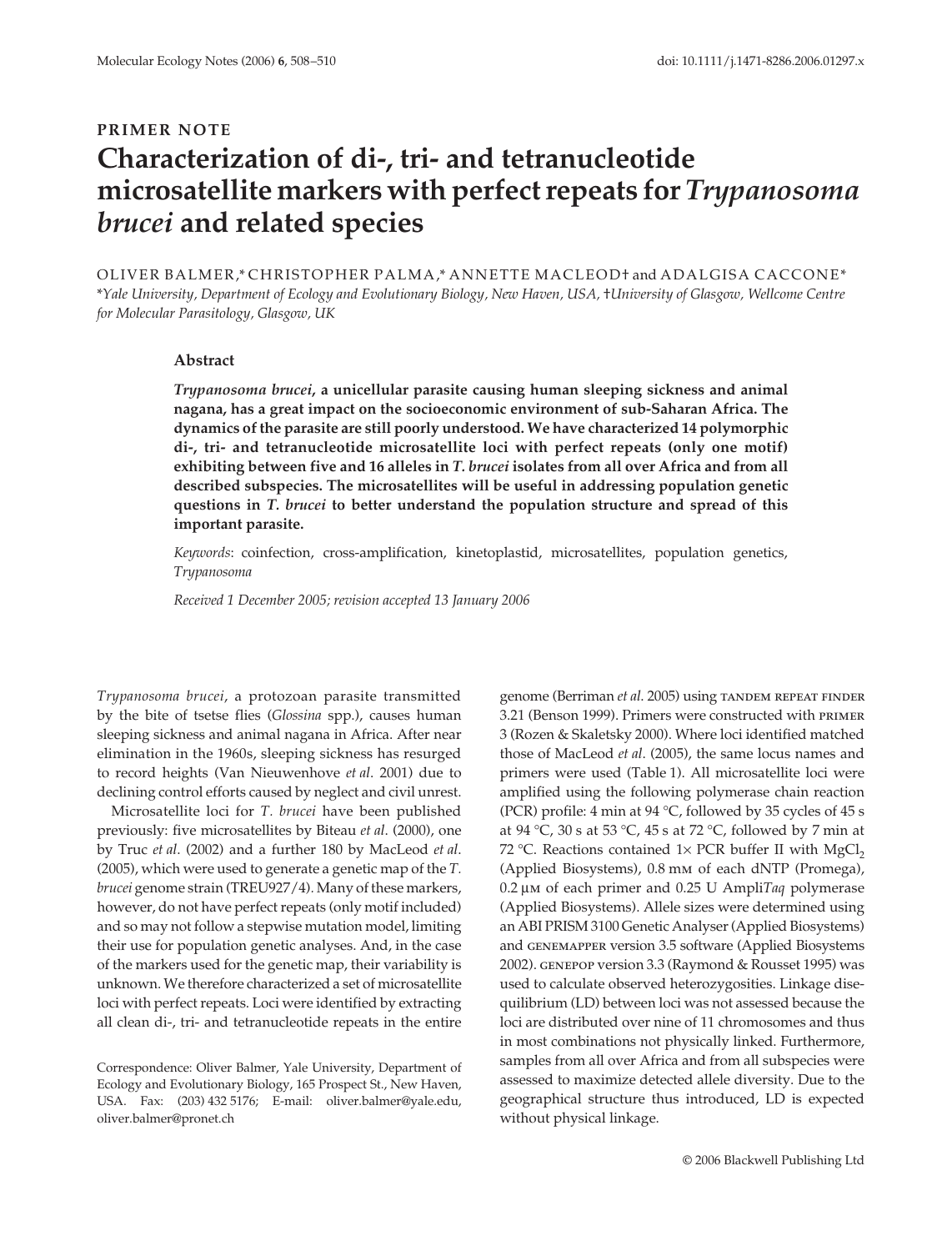| Locus     | Chromosome     | Primer sequence $(5'-3')$                                    | Repeat $n$ |     | $N_{\rm a}$ | Range (bp)  | $H_{\Omega}$ | Cross amplification          |
|-----------|----------------|--------------------------------------------------------------|------------|-----|-------------|-------------|--------------|------------------------------|
| Tb1/8     | $\mathbf{1}$   | [FAM]-AGGTTTAGTGCATGTCGGA<br>CCTGTTGTACGGAGGTCA              | (CA)       | 103 | 11          | $97 - 117$  | 0.38         | Teq, Tev, Tv, Ts, Tr, Lm, Ld |
| Tb2/19    | $\overline{2}$ | [HEX]-CTGGTGCGTGTAACTGTG<br><b>GAAGTGAGGACATGCACG</b>        | (AT)       | 24  | -11         | $84 - 104$  | 0.71         | Teq, Tev, Ld, Lm             |
| Tb2/21    | $\overline{2}$ | [HEX]-CTGTGTGTTGCTTGTTCATA<br>AGTTTAACAGCACTTCCATTT          | (AT)       | 21  | 12          | $80 - 102$  | 0.67         | Teq, Tev, Ld, Lm             |
| Tb5/2     | 5              | [HEX]-CAACCGAAAGTAAGGGGAAC<br><b>TCTCGCCTTCTTTGCCC</b>       | (AT)       | 23  | 9           | $83 - 107$  | 0.57         | Teq, Tev, Tc, Ts, Ld, Lm     |
| Tb6/7     | 6              | [HEX]-AAGCTGACAGGTGGTTGA<br><b>GAACATGCGTGCGTGTG</b>         | (AT)       | 24  | 12          | $104 - 136$ | 0.50         | Teq, Tev, Ts, Lm             |
| Tb8/11    | 8              | [FAM]-TGTAGCAGTGGTACGCAC<br>CACCCAACGCATGTAAGC               | (AT)       | 22  | 13          | $97 - 127$  | 0.86         | Teq, Tev, Tc, Ld, Lm         |
| Tb9/6     | 9              | [HEX]-TGATTCATTGGTTAAGACAGG<br>AATGATAACTGCGGATTACAC         | (AC)       | 24  | 11          | $124 - 158$ | 0.67         | Teg, Tev, Lm                 |
| Tb9/4     | 9              | [HEX]-CAACTGTCATCTCGTTACTT<br>TTCAATTGCCTATCGTTGTG           | (AT)       | 24  | 9           | $101 - 119$ | 0.50         | Tev, Ts, Ld, Lm              |
| Tb10/5    | 10             | [FAM]-AAAGGCGATATGTTATTATTGA<br>ATTGGGTATACTGTCCCTCA         | (TA)       | 24  | -13         | $79 - 115$  | 0.75         | Tev                          |
| Tb11/12   | 11             | [FAM]-CCTTCACTCTTAAGTGGAAG<br><b>GTAGCCATTCTGCGTCC</b>       | (AT)       | 23  | 12          | $83 - 109$  | 0.48         | Tev, Ts, Ld, Lm              |
| Tb11/13   | 11             | [FAM]-CAAGAACTCTGCATTGAGC<br><b>ATCTGTTGGCGATGGTGA</b>       | (AT)       | 91  | 16          | $125 - 161$ | 0.78         | Teq, Tev                     |
| $Tr301-1$ | $\mathbf{1}$   | [HEX]-CTCCCCTCACTTCCTCACG<br>GTTTGCACATGACAAATAACACACAGG     | (TTA)      | 25  | 10          | $69 - 108$  | 0.56         | Tev, Tc, Tl, Ts, Ld, Lm      |
| $Tr401-1$ | $\mathbf{1}$   | [HEX]-GTGAAAAACGAAAGGCAACG<br><b>TGAGTTCAACAATCTTTTATTCC</b> | (GTGA)     | 106 | 6           | $126 - 150$ | 0.28         | Teq, Tev, Ts, Ld, Lm         |
| Tr407-1   | 7              | [HEX]-AACAATATCTGACAATGAGGATGG<br>GTTTAGATGGGTGGAAAGGGTAGG   | (AAAC)     | 76  | 5           | 157-173     | 0.16         | Teq, Tev, Tc, Tl, Ts, Ld, Lm |

**Table 1** Characteristics of *Trypanosoma brucei* microsatellites

Locus, TB1–TB11 as in MacLeod *et al*. (2005), all sequences based on the *T. brucei* genome (Berriman *et al*. 2005); *n*, number of isolates assessed; *N*<sub>A</sub>, number of alleles detected in *T. brucei*; *H*<sub>O</sub>, observed heterozygosity; Cross-amplification, further species that amplified: Teq, *Trypanosoma equiperdum*; Tev, *Trypanosoma evansi*; Tc, *Trypanosoma congolense*; Tl, *Trypanosoma lewisi*; Ts, *Trypanosoma simiae*; Tr, *Trypanosoma rangeli*; Tv, *Trypanosoma vivax*; Ld, *Leishmania donovani*; Lm, *Leishmania major*.

We screened between 21 and 106 *T. brucei* isolates at 41 loci to determine variability. Fourteen loci were highly variable and reliably produced allele patterns consistent with the repeat motif (Table 1). We assessed the potential of our markers to study related species by analysing one isolate each of *Trypanosoma evansi*, *Trypanosoma equiperdum*, *Trypanosoma vivax*, *Trypanosoma congolense*, *Trypanosoma lewisi*, *Trypanosoma simiae*, *Trypanosoma rangeli*, *Leishmania donovani* and *Leishmania major*. Most markers amplified *T. evansi* and *T. equiperdum* (the closest relatives of *T. brucei*) well, and the *Leishmania* species very weakly. *Trypanosoma simiae* was amplified by eight markers, the remaining *Trypanosoma* species by one to four markers (Table 1). Crossamplification could potentially pose problems in those five markers that amplify *T. vivax* or *T. congolense* as these species have geographic and host ranges overlapping with *T. brucei*. The other species do not occur sympatrically or have very restricted host ranges (Mulligan & Potts 1970). Genotyping of cultured parasites is unproblematic with all markers

because all species survive under different culture conditions. Also, all species are distinguishable morphologically or with species-specific primers (Desquesnes & Davila 2002) if necessary. The markers did not amplify tsetse flies (*Glossina* spp.), or a vertebrate host, wildebeest (*Connochaetes taurinus*).

The presented markers will help reveal the population structure and spread of this important parasite and greatly facilitate the determination of different strains directly in field samples.

## **Acknowledgements**

We thank R. Brun (Swiss Tropical Institute, Basel), P. Grébaut (CIRAD-IRD/LRCT, Montpellier) and W. Gibson (University of Bristol) for providing trypanosome DNA, and the National Science Foundation (DEB-0408083 to OB), the Yale Institute of Biospheric Studies (GC), the Wellcome Trust (grant no. 074732/z/ 04/z to AML), The Royal Society of Edinburgh (AML) and Tenovus Scotland (AML) for funding.